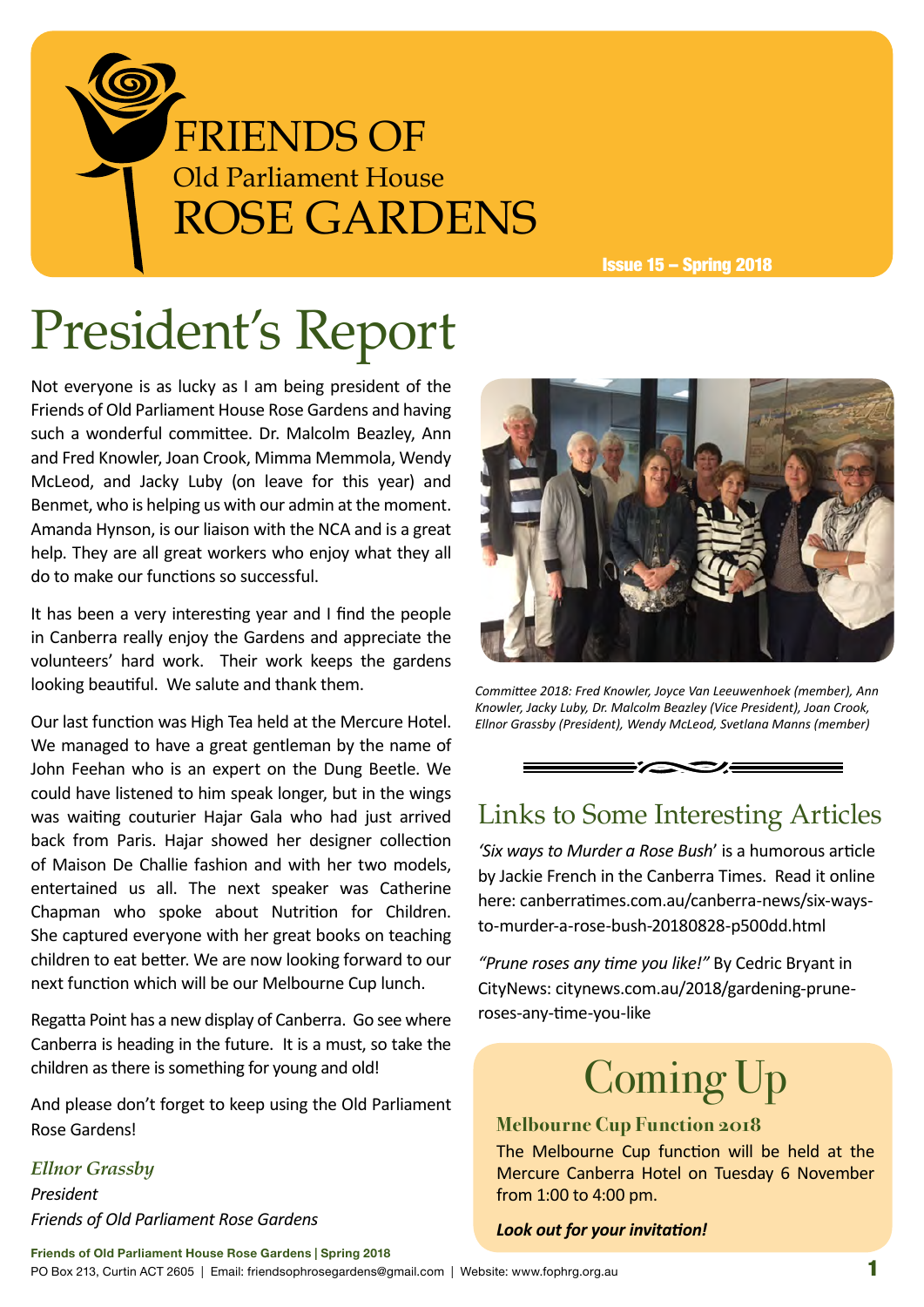## Volunteers Report

After a successful recruiting campaign during the summer, there are now about 60 active horticultural volunteers working in the four Old Parliament House Rose Gardens. Although many of these new volunteers are experienced gardeners, including many with their own large rose collections, everyone had to complete a practical training course conducted by Dennis Dempsey our rose expert, so that we are all operating under the same guidelines and are fully capable of maintaining the high standards of rose growing required. Volunteers were then allocated to a garden of their choice and received further on-site practical training with their teams.

Most volunteers spend two hours per week in the gardens working in a group of about ten gardeners. From late October till early May the 4,500 plants under their care received the full treatment of deadheading, plant maintenance and weed control - a never ending task. This year we started pruning early in June and because of the extra available volunteers, this operation was finished in early August; our deadline being the end of the month. Mulching and fertilising will shortly be completed by our contractors, CityWide and we then will be ready for the first blooms to be on show about the end of October.

The new sprinkler system installed during the winter seems to be operating satisfactorily and has the advantage in that the sprays can be directed onto individual plants and these are already showing the benefits of a regular controlled water supply. Visitors to the gardens will also notice that the original plant identification plaques have been removed and replaced by sticks. This is intended to be a temporary measure until a more permanent plaque can be installed for each type of plant. The removal of the original plaques came as a result of an injury sustained to a visiting schoolboy running through the rose beds and cutting himself on the metal work.

The Old Parliament House Rose Gardens cover a unique, heritage listed area of beauty to visit and enjoy and are well visited by Canberrans and tourists alike. They are much sought after for functions and are extremely popular for the celebration of weddings, where they provide a beautiful setting for a very special occasion.

*Ann Knowler Volunteers Liaison*

## High Tea at the Mercure – August 2018

Our popular afternoon tea at the Mercure Hotel was a little different this year, with three fascinating speakers to entertain us.

First was John Feehan, the recognised authority on dung beetles in Australia. As a member of the CSIRO team, John was tasked with introducing bovine Dung Beetles into Australia. John has since formed a private company based in Canberra to continue the work of researching, collecting and releasing suitable Dung Beetle species into grazing regions across Australia. John's talk was passionate and very enlightening.

Secondly came Hajar Gala, a wonderful Canberra couturier. Hajar trained at the International Fashion Academy of Europe, and is now heading the prestigious Maison de Challie label. In 2017 Hajar was invited to exhibit two shows of her creations at the Paris Fashion Week. Hajar showed us a selection of her evening and bridal wear to the delight of all.

Our third speaker was the well-known Canberra jeweller and nutritionist Catherine Chapman. Catherine introduced us to the range of characters from her books in the 'Best Food Friends' series. Catherine gives talks at schools in her attempt to teach the young about diabetes and how to eat properly for better health.

The afternoon tea was, as before, delicious and generous. The Friends of Old Parliament House Rose Gardens thanks the Mercure Canberra for its support.

*Wendy McLeod Memberships*



*Hajar Gala talking about her fashions*



*Catherine Chapman John Freehan*

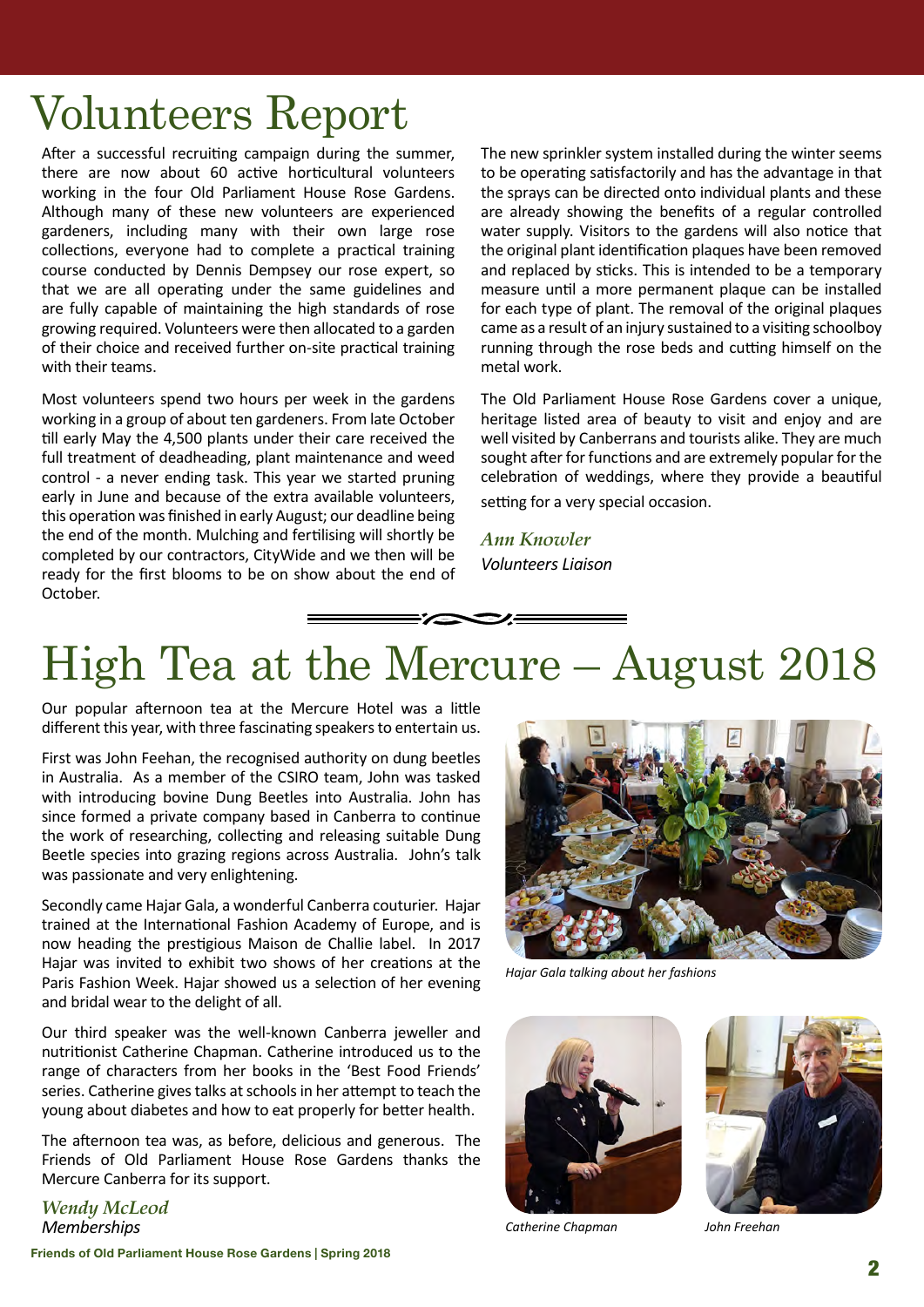## QUIZ - Can You Name These Roses? (Answers below)



 $A$ ---- -- -- L--



 $-N--$  -O-E--



-- PH --- --- PE ----



 $-1S - -L - E$ 



 $-IN---E-S$ 



--D- --L--G---



 $-ER$ -- -- ---SA--



 $-R-H--H--A-$ 



--C---EN- -O- --H--E--



 $-E$ ----G G---G--



 $-N-M----I$ 



 $-U-C--- -PE--$ 



K---R-- --RL--



 $--S--N---P--$ 



 $-U$ l---



 $--M-K$  --S-



-R- --LD-- -l-H--



 $D---E -O-S$ 



 $-L$ --- $Y$ -E



 $-$ -O-U-R- $-$ 

WER OVIDEA HENER | DEVME KOZE | EGITANLIANE | CKOCITE KOZE<br>KALHBAN MOBITEA | COMELVINCE BABA | CHINEE | BENNYBK BOSE<br>KOZETEKEN AOS KONTES | LEVENING BOSE | BENNYBK BOSE<br>DYINLI RESE | FYOA HITTIELON | BIEBBE DE KONEVALT (CR SHEWSNY